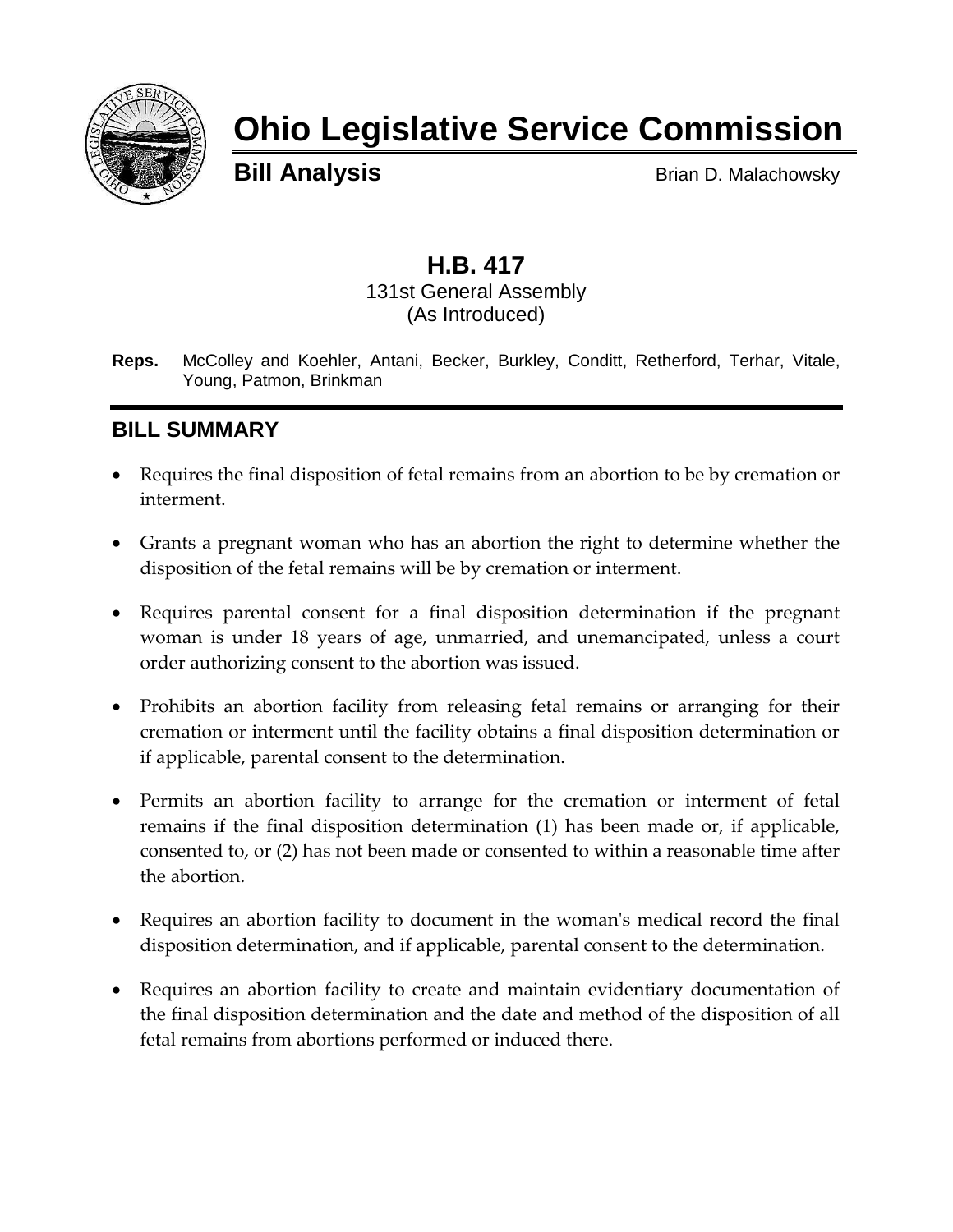- Requires an abortion facility to have written policies and procedures for cremation or interment of fetal remains performed or induced in the facility.
- Requires an abortion facility to pay for the cremation or interment of the fetal remains.
- Requires the pregnant woman to pay for any extraordinary expenses if her final disposition determination specifies a method or process of cremation or interment that involves extraordinary expense.
- Requires the Director of Health to adopt rules necessary to carry out the bill's provision, including rules that prescribe the following:
	- o The method in which pregnant women who seek abortions are informed of the right to determine the final disposition of fetal remains and the available options for such disposition;
	- o The final disposition determination and parental consent forms.
- Creates the crime of failure to dispose of fetal remains humanely, a misdemeanor of the first degree.

# **CONTENT AND OPERATION**

## **General requirement for cremation or interment**

The bill requires that the final disposition of fetal remains from an abortion be by cremation or interment. This requirement applies to any person, because, under the bill, no "person" may fail to comply with this provision. Other provisions of the bill specifically apply to an "abortion facility." See "**Penalty**," below.<sup>1</sup>

The bill defines "fetal remains" as the entire fetus or any of its parts removed from the pregnant woman's uterus by an abortion. Under continuing law, "abortion" means the purposeful termination of a human pregnancy by any person, including the pregnant woman herself, with an intention other than to produce a live birth or to remove a dead fetus or embryo.<sup>2</sup>

The bill defines "abortion facility" as a facility in which abortions are induced or performed that is an ambulatory surgical facility or any other facility in which abortion

<sup>&</sup>lt;sup>1</sup> R.C. 3728.02.

 $2$  R.C. 2919.11, not in the bill.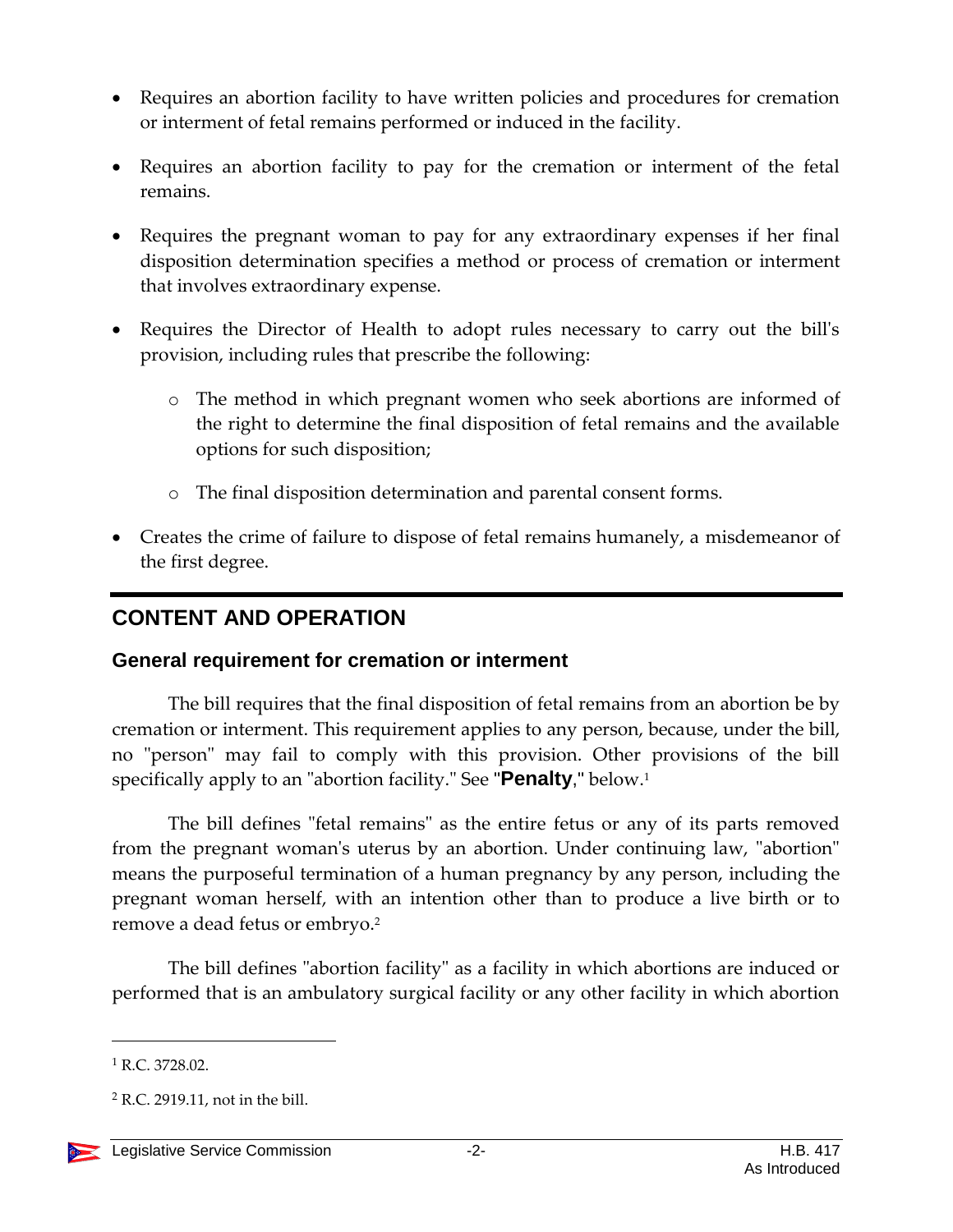is legally provided.<sup>3</sup> Ambulatory surgical facilities are those that provide outpatient surgery or anesthesia, both of which (1) function separately from a hospital's inpatient surgical services and from private physician, podiatrist, and dentist offices, and (2) are in a building distinct from another that provides inpatient care.<sup>4</sup> "Interment" means the burial or entombment of fetal remains.<sup>5</sup> "Cremation" means the technical process of using heat and flame to reduce human or animal remains to bone fragments or ashes or any combination thereof. "Cremation" includes processing and may include the pulverization of bone fragments.<sup>6</sup>

#### **Disposition determination**

#### **Determination made by adult women**

The bill grants a pregnant woman who has an abortion the right to determine whether the disposition of the fetal remains shall be by cremation or interment.<sup>7</sup> To exercise this right, the woman must express the determination in writing, using a form prescribed by the Director of Health.<sup>8</sup>

#### **Requirements for minor women**

Under the bill, a minor woman may exercise the right to determine the final disposition of the fetal remains after first obtaining parental consent or after a court has issued an order authorizing the abortion without parental consent.

#### **Parental consent**

A pregnant woman who is under 18, unmarried, and unemancipated must obtain parental consent to the final disposition determination. The parental consent must be made in writing using a form prescribed by the Director of Health.<sup>9</sup>

 $\overline{a}$ 

 $^{9}$  R.C. 3728.04(B).

 $3$  R.C. 3728.01(A).

<sup>4</sup> R.C. 3702.30, not in the bill.

 $5$  R.C. 3728.01(D).

 $6$  R.C. 3728.01(B) and R.C. 4717.01, not in the bill.

<sup>7</sup> R.C. 3728.03.

 $8$  R.C. 3728.04(A).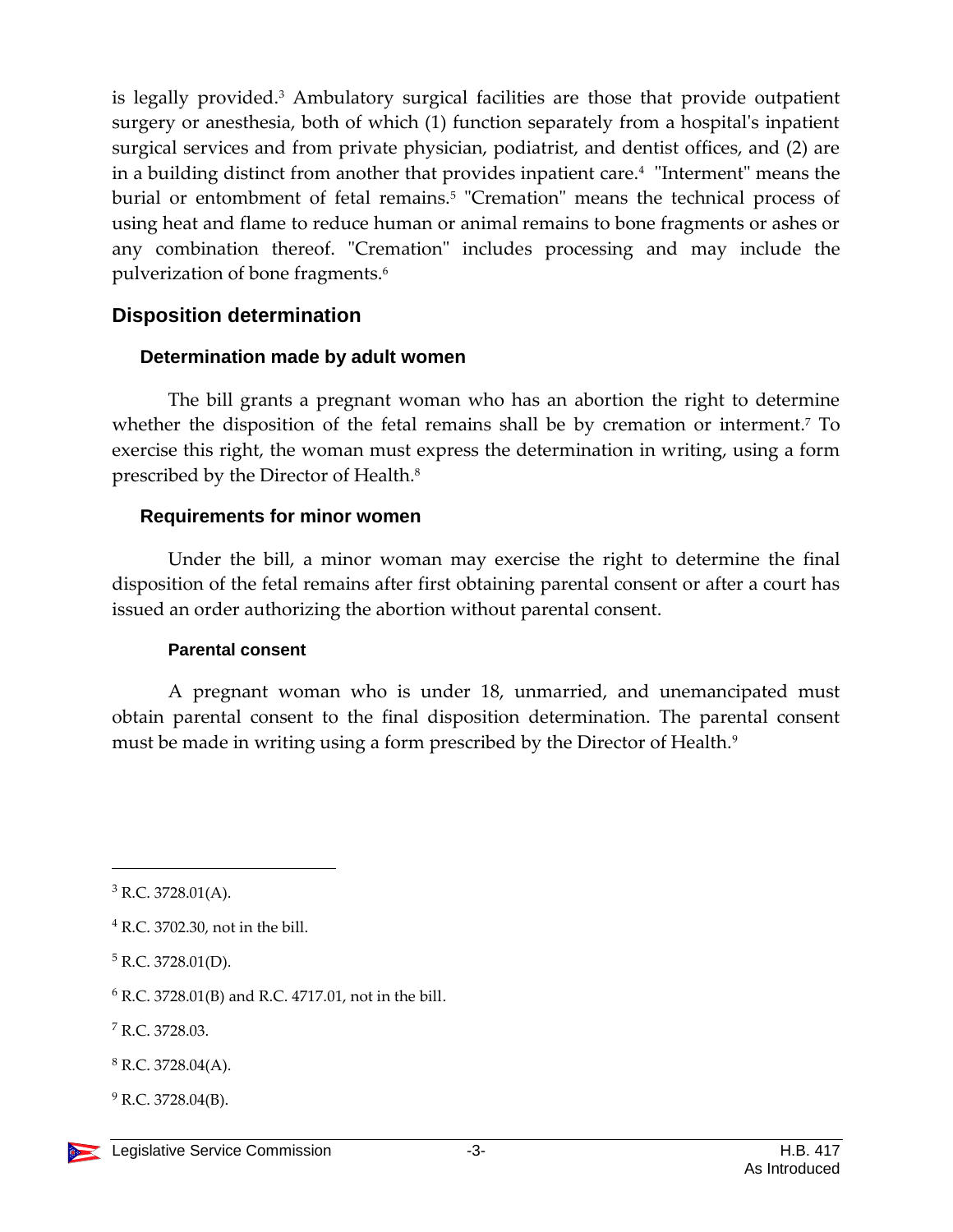#### **Court order**

The bill also provides that parental consent to a final disposition is not required if the abortion was authorized by a court without parental consent.<sup>10</sup> Under continuing law, a pregnant minor generally needs consent of a parent, guardian, or custodian for her abortion. But, if one or both of the following applies to the pregnant minor, a juvenile court may authorize the abortion:

(1) She is sufficiently mature and well enough informed to intelligently decide whether to have an abortion without the notification of her parents, guardian, or custodian;

(2) That one or both of her parents, her guardian, or her custodian was engaged in a pattern of physical, sexual, or emotional abuse against her, or that the notification of her parents, guardian, or custodian otherwise is not in her best interest.<sup>11</sup>

## **Abortion facility requirements**

Under the bill, an abortion facility is prohibited from releasing the fetal remains until it obtains a final disposition determination and, if applicable, parental consent. The bill also prohibits the facility from arranging for the cremation or interment of the remains unless:

- The facility obtains a final disposition determination form and, if applicable, a parental consent form (see "**Disposition Determination**"); or
- No final disposition determination is made and a reasonable time has elapsed after the abortion was performed or induced.<sup>12</sup>

## **Required documentation**

The bill requires an abortion facility to document in the pregnant woman's medical record the final disposition determination made, and if applicable, the parental consent for the disposition determination.<sup>13</sup> A facility also must maintain evidentiary

 $10$  R.C. 3728.04(B)(2).

<sup>11</sup> R.C. 2151.85(A) and 2919.12, neither in the bill.

<sup>12</sup> R.C. 3728.05 and 3728.08.

<sup>13</sup> R.C. 3728.10.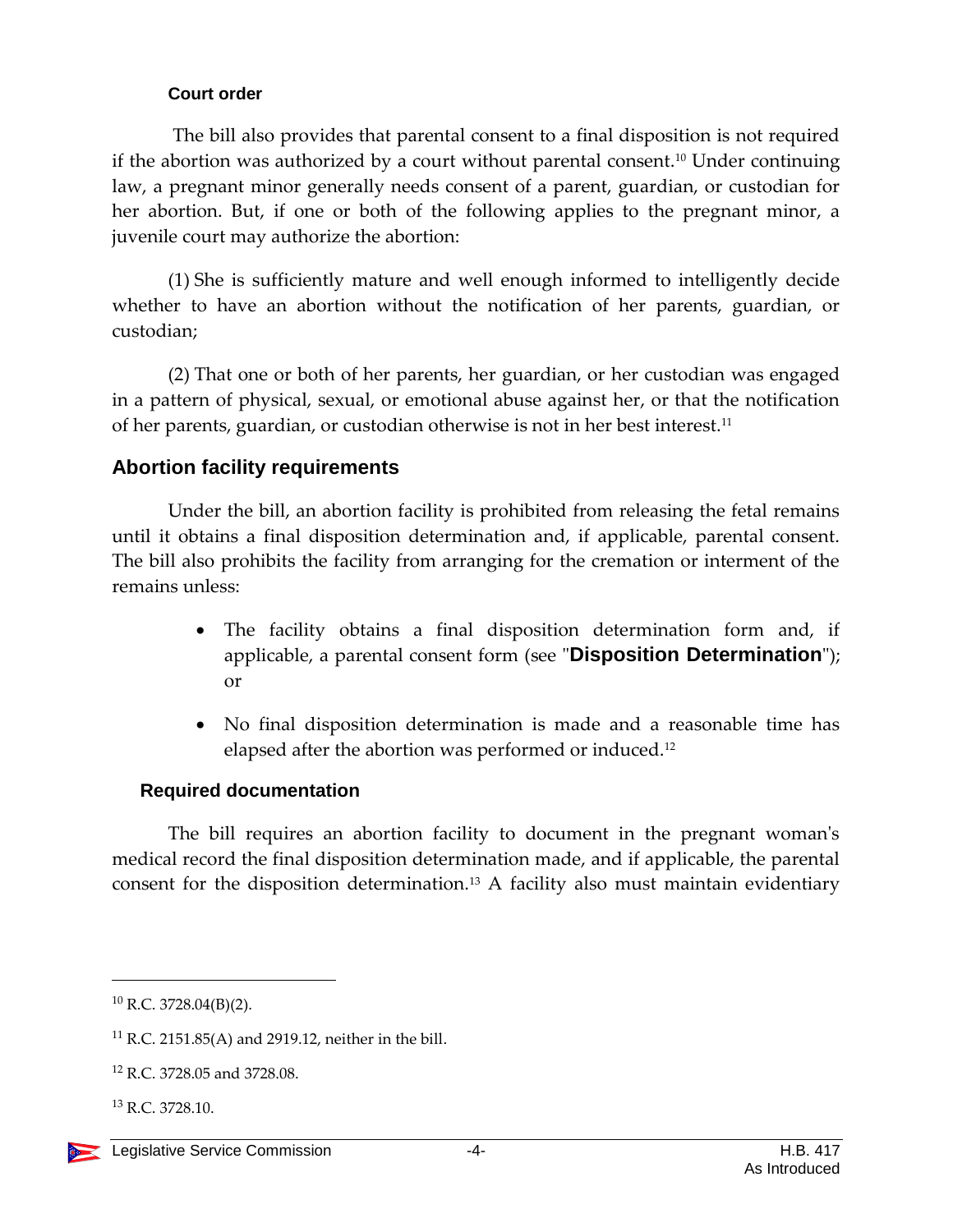documentation demonstrating the date and method of the disposition of all fetal remains from abortions performed or induced in the facility.<sup>14</sup>

#### **Facility written policies and procedures**

The bill requires an abortion facility to have written policies and procedures for cremation or interment of fetal remains from abortions performed or induced in its facility.<sup>15</sup>

## **Financial responsibility**

Under the bill, an abortion facility must pay for the cremation or interment of fetal remains, unless the disposition determination indicates a method or process of cremation or interment that involves extraordinary expenses. If the pregnant woman wants a final disposition that involves some extraordinary expense, she is required to pay for those expenses.<sup>16</sup>

## **Rules**

The bill requires the Director of Health, in accordance with the Administrative Procedure Act (R.C. Chapter 119.), to adopt certain rules necessary to carry out the bill's provisions. Specifically, the Director must adopt rules that prescribe the following:<sup>17</sup>

- The method in which pregnant women who seek abortions are informed of the right to determine final disposition of fetal remains, and the available options for such disposition;
- The notification form for final disposition determinations and the parental consent form described in "**Disposition determination**."

Under continuing law, the Director must adopt rules relating to abortions and the humane disposition of the product of human conception. The bill requires these rules to be consistent with the bill's specific requirements for cremation and interment.<sup>18</sup>

<sup>14</sup> R.C. 3728.11.

<sup>15</sup> R.C. 3728.12.

<sup>16</sup> R.C. 3728.09.

<sup>&</sup>lt;sup>17</sup> R.C. 3728.14.

<sup>18</sup> R.C. 3701.341.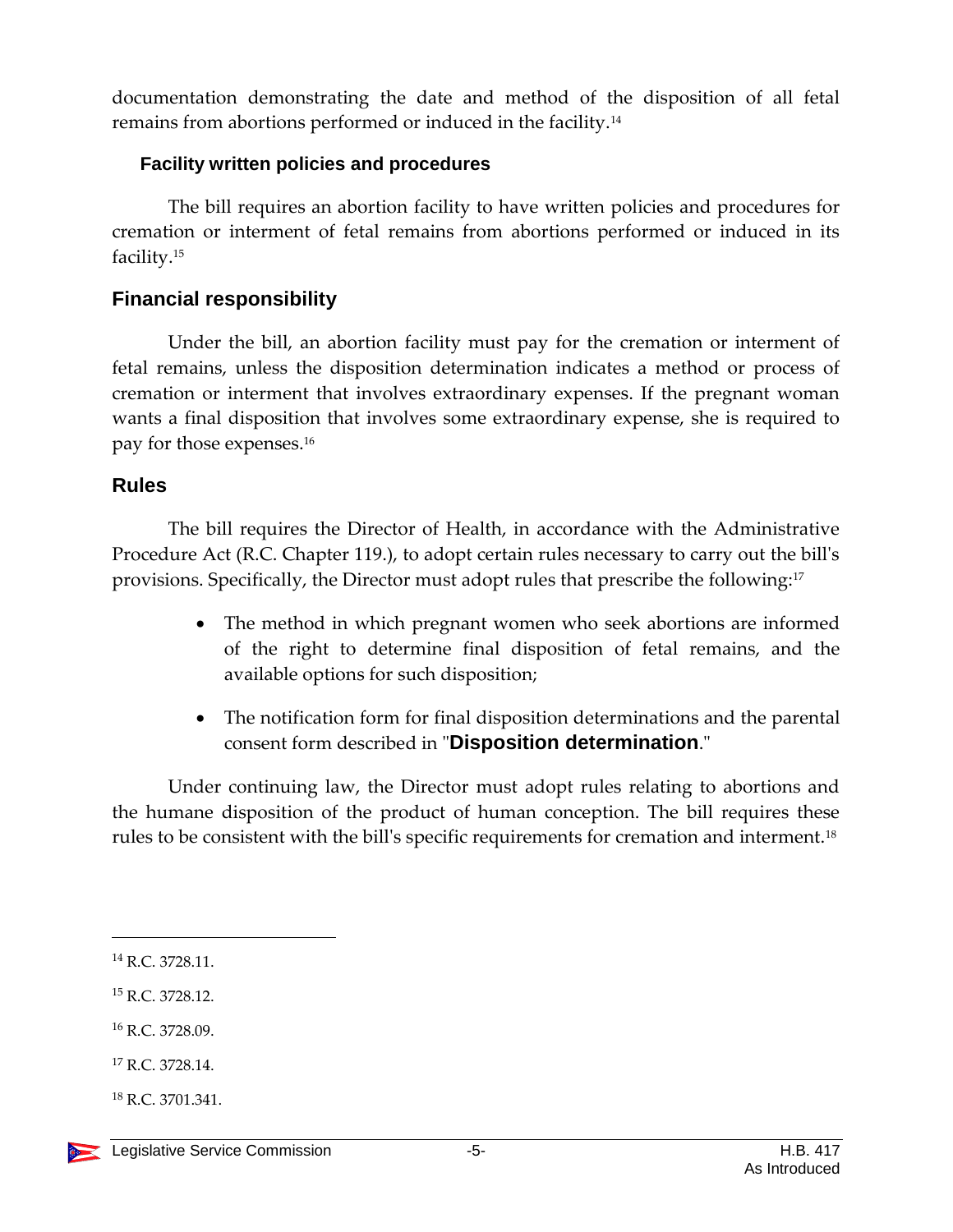## **Penalty**

The bill prohibits any person from failing to comply with the following provisions:

- The final disposition of fetal remains from an abortion must be by cremation or interment.
- An abortion facility may not release fetal remains until it obtains a final disposition determination made, and if applicable, the parental consent.
- An abortion facility may not arrange for the cremation or interment of fetal remains unless either (1) a disposition determination is made or consented to, or (2) a reasonable time has passed after the abortion was induced or performed and no final disposition has been made or consented to.
- An abortion facility must document in the woman's medical record the final disposition determination made, and if applicable the parental consent.
- An abortion facility must maintain evidentiary documentation demonstrating the date and method of the disposition of all fetal remains.

Whoever knowingly violates any of these provisions is guilty of failure to dispose of fetal remains humanely, a misdemeanor of the first degree.

## **COMMENT**

1. Continuing law prohibits a person in charge of any premises in which interments or cremations are made from interring or cremating a body, unless it is accompanied by a burial permit.<sup>19</sup> A burial permit may not be issued until a satisfactory death, fetal death, or provisional death certificate is filed with the local registrar or subregistrar. The provisions to apply for a fetal death certificate for the product of human conception prior to 20 weeks of gestation exclude the purposeful termination of a pregnancy (an abortion) as a fetal death.<sup>20</sup> The bill, however, requires the Director of Health to adopt rules necessary to carry out the bill's provisions, which rules could address fetal death certificate requirements regarding the product of human conception that were aborted prior to 20 weeks of gestation.

<sup>19</sup> R.C. 3705.17, not in the bill.

<sup>&</sup>lt;sup>20</sup> R.C. 3705.20, 3727.16(A)(2), and 4731.82(A)(1)(b), none in the bill.